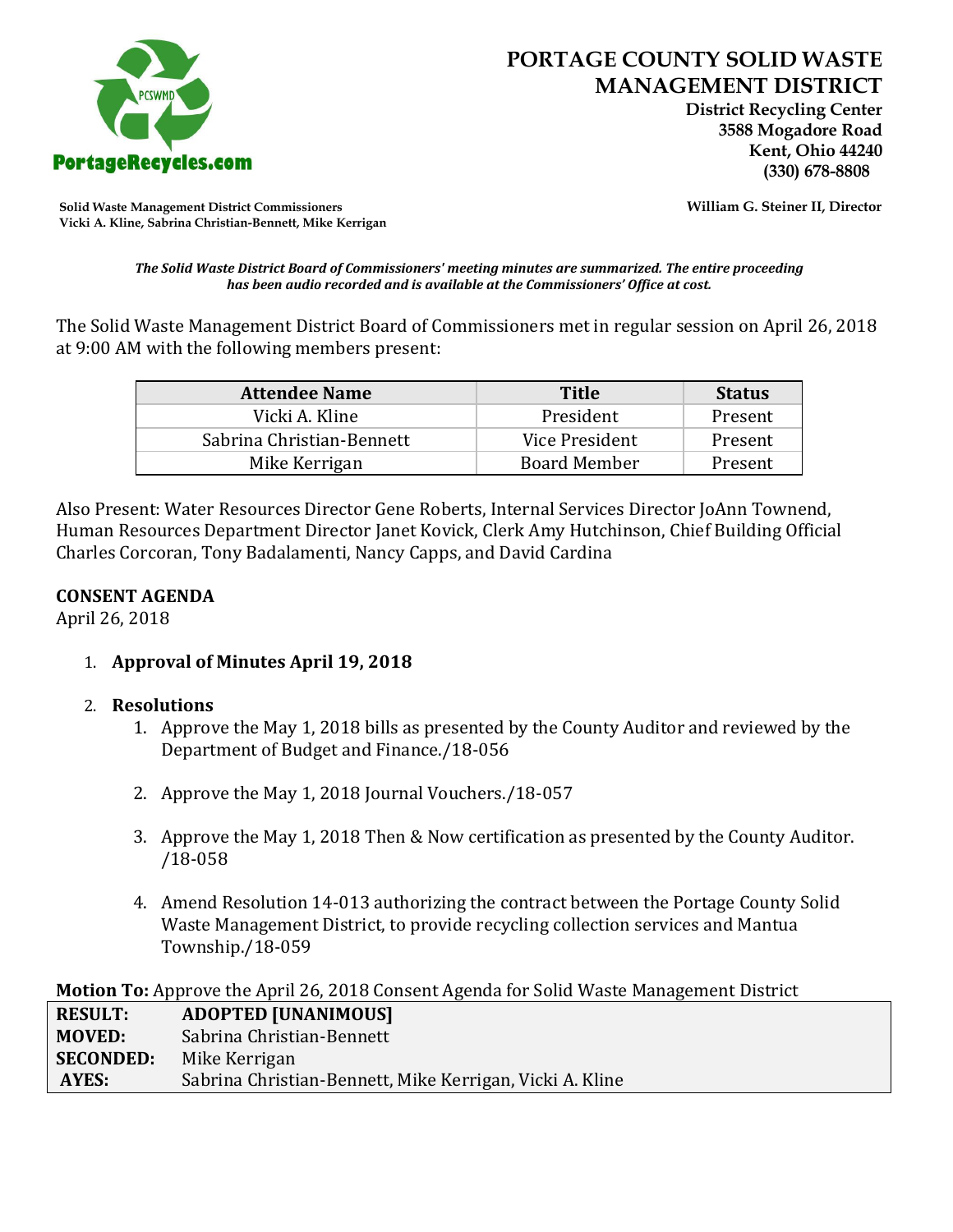# **RESOLUTION NO. 18-056 - RE: BILLS APPROVED AND CERTIFIED TO THE PORTAGE COUNTY AUDITOR FOR PAYMENT.**

It was moved by Sabrina Christian-Bennett, seconded by Mike Kerrigan that the following resolution be adopted:

- **RESOLVED,** that the bills were approved and certified to the County Auditor for payment, contingent upon the review of the Portage County Department of Budget and Financial Management, Department of Internal Services or other designee on May 1, 2018 in the total payment amount of **\$12,499.26 for Funds 8300-8399** as set forth in the Accounts Payable Warrant Report on file in the office of the Portage County Auditor; and be it further
- **RESOLVED,** that the District Board of Commissioners finds and determines that all formal actions of this Board concerning and relating to the adoption of this resolution were taken in an open meeting of this Board and that all deliberations of this Board that resulted in those formal actions were in meeting open to the public in compliance with the law including Section 121.22 of the Ohio Revised Code.

Roll call vote as follows:

Vicki A. Kline, Yea; Sabrina Christian-Bennett, Yea; Mike Kerrigan, Yea;

**RESOLUTION NO. 18-057 - RE: APPROVAL OF JOURNAL VOUCHERS/ENTRIES.**

It was moved by Sabrina Christian-Bennett, seconded by Mike Kerrigan that the following Resolution be adopted:

**WHEREAS,** the Ohio Revised Code requires that warrants be approved by the District Board of Commissioners for the Portage County Solid Waste Management District prior to their issuance, and **WHEREAS,** there are other similar financial transactions defined as journal vouchers/entries that are dissimilar in that they are used to pay for charges for services from one county department and/or fund to another department and/or fund and thus are processed in lieu of issuing a warrant, and **WHEREAS,** the Journal Vouchers/Entries are submitted by the Solid Waste Management District Director for review by the District Board of Commissioners; now therefore be it

| 05/01/18 |    | \$480.38 |
|----------|----|----------|
| 05/01/18 | 15 | 518.90   |
| 05/01/18 |    | 161.92   |
| 05/01/18 |    | 21 20    |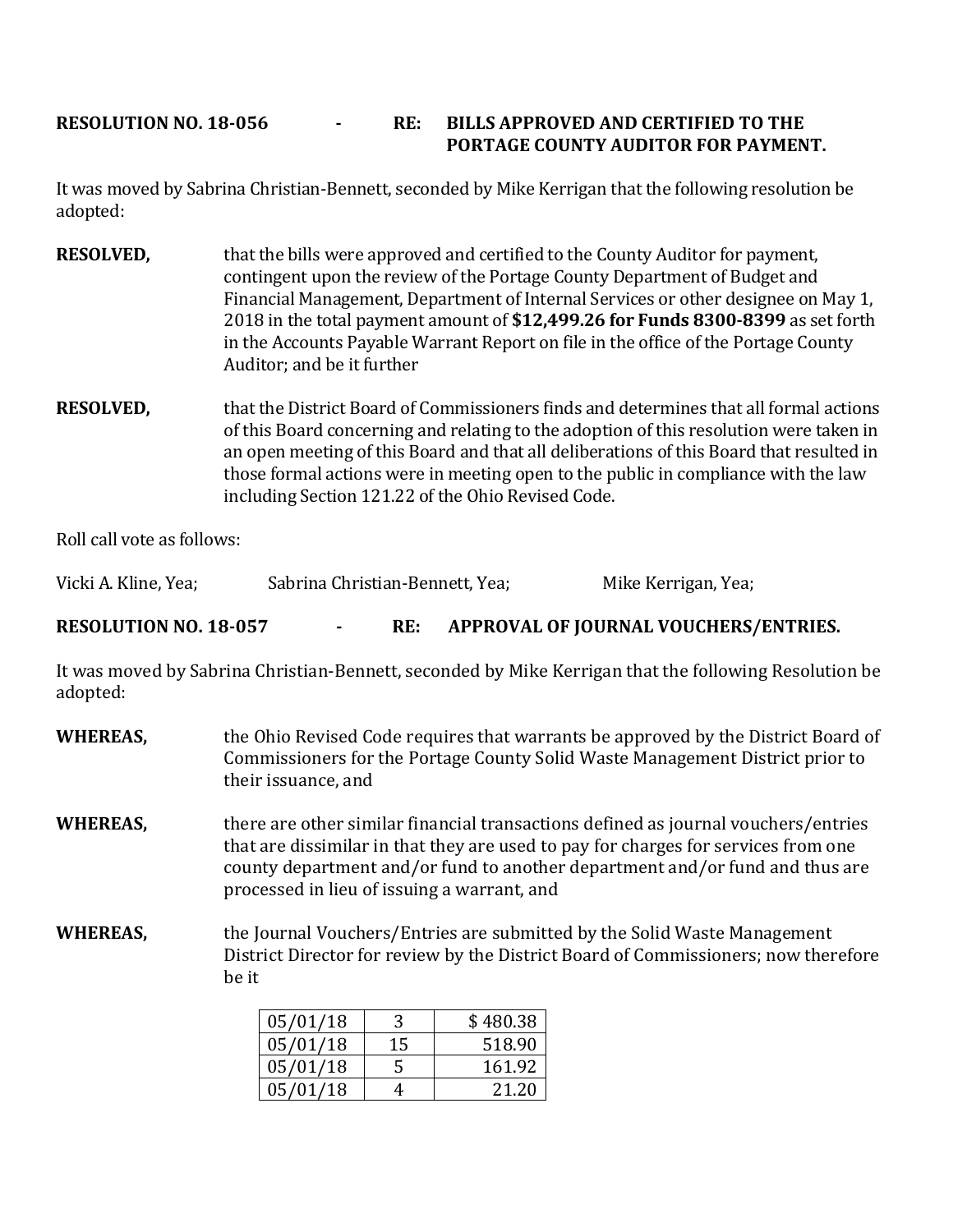|  |  |  | 1 O<br>ħ<br>U<br>٠Ш |
|--|--|--|---------------------|
|--|--|--|---------------------|

**RESOLVED,** that the District Board of Commissioners approves the attached Journal Vouchers/Entries, and be it further

**RESOLVED,** that the District Board of Commissioners finds and determines that all formal actions of this Board concerning and relating to the adoption of this resolution were taken in an open meeting of this Board and that all deliberations of this Board that resulted in those formal actions were in meeting open to the public in compliance with the law including Section 121.22 of the Ohio Revised Code.

Roll call vote as follows:

| Vicki A. Kline, Yea; | Sabrina Christian-Bennett, Yea; | Mike Kerrigan, Yea; |
|----------------------|---------------------------------|---------------------|
|----------------------|---------------------------------|---------------------|

## **RESOLUTION NO. 18-058**

This resolution was inadvertently omitted. This is for numbering purposes only.

**RESOLUTION NO. 18-059 - RE: AMEND RESOLUTION 14-013 AUTHORIZING THE CONTRACT BETWEEN THE PORTAGE COUNTY SOLID WASTE MANAGEMENT DISTRICT, TO PROVIDE RECYCLING COLLECTION SERVICES, AND MANTUA TOWNSHIP**

It was moved by Sabrina Christian-Bennett, seconded by Mike Kerrigan that the following resolution be adopted:

| <b>WHEREAS,</b>  | the Portage County Solid Waste Management District Board of Commissioners<br>adopted Resolution 14-013 on January 30, 2014, authorizing the Portage County<br>Solid Waste Management District to enter into a contract to provide recycling<br>collection services to Mantua Township; and    |
|------------------|-----------------------------------------------------------------------------------------------------------------------------------------------------------------------------------------------------------------------------------------------------------------------------------------------|
| <b>WHEREAS,</b>  | the Board of Commissioners and the Mantua Township Trustees wish to amend the<br>contract to allow the Robin Mobile Home Park, located at 3128 St. Rt. 82, Mantua<br>Ohio 44255 shall be invoiced for a total of 175 mobile home units as outlined in<br>Amendment No. 1; now there for be it |
| <b>RESOLVED,</b> | that the Portage County Solid Waste Management District Board of Commissioners<br>does agree to amend the contract to approve the amendment to the contract<br>between the District and Mantua Township;                                                                                      |
| <b>RESOLVED,</b> | that the Portage County Solid Waste Management District Board of Commissioners<br>finds and determines that all formal actions of this Board concerning and relating to<br>the adoption of this resolution were taken in an open meeting of this Board and that                               |